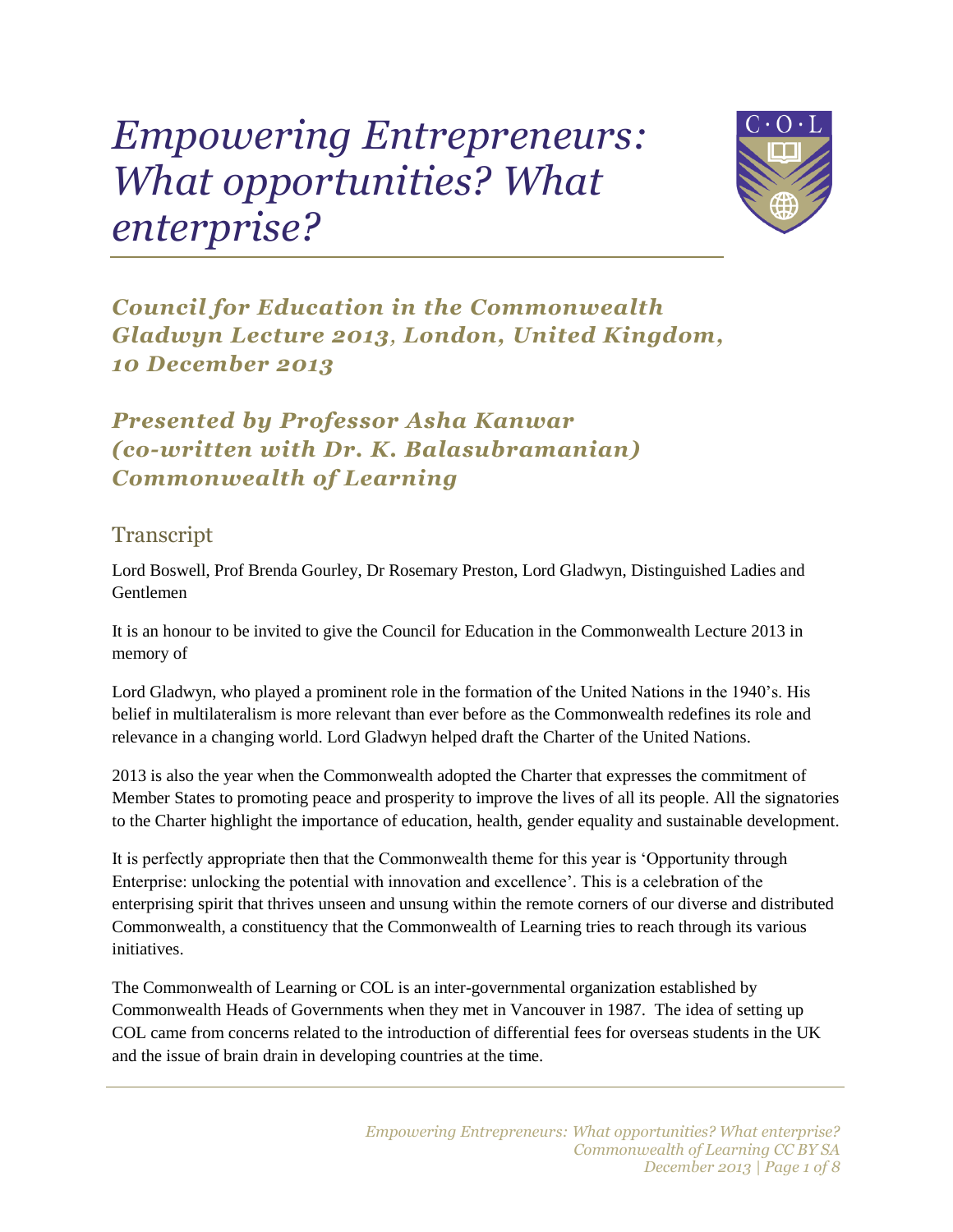Lord Gladwyn spoke in favour of welcoming international students to the UK because he could see the 'room for a cross-fertilisation of ideas and for the elimination of what might be called inward-looking and provincial tendencies'. Over the years Lord Gladwyn was convinced of 'the very real contribution to national research of the postgraduate overseas students'.

As overseas education became increasingly unaffordable, Commonwealth Heads of Governments felt the need to establish COL to help developing countries strengthen their own higher education provision. Our mission is to help Commonwealth Member States and institutions to harness the potential of distance education and technologies for expanding access to education and training. Our motto is 'Learning for Development'.

We believe that giving people the opportunity to learn helps accelerate progress towards achieving the international development goals and the Commonwealth values of peace, equality, democracy and good governance.

COL organises its work in two sectors: education and livelihoods & health. These sectors cover formal and non-formal education and learning and two cross-cutting themes of eLearning and Gender that underpin all our work. COL has identified five core strategies to implement its work: partnerships, capacity, materials, models and policies. As a small organisation, each of these strategies helps us to leverage our impact.

Technology and distance education have an important role to play in scaling up access to education and training. It is for this reason that COL has consistently advocated for the use of distance learning methods to be adopted not just for formal education but also for non-formal learning. This is an important contribution that COL has made—to extend the potential of ODL beyond academia to the domain of development.

COL has always tried to remain relevant to the needs of its stakeholders. COL started out with the mandate to strengthen higher education using open and distance learning. With the adoption of the MDGs and EFA goals in 2000, COL understood the need to align its work to the global development agenda. In the last twenty five years, we can see a clear progression from higher education, teacher training and secondary education in the formal education sector to non-formal learning relating to skills development, agriculture and health. Today, I will focus on our work in agriculture.

My topic is 'Empowering Entrepreneurs: what opportunities? What enterprise?' prepared jointly with my colleague Dr Balasubramanian, who leads our work in this area.

I will first outline the context, the approaches to entrepreneurship development, highlight COL's work on the Lifelong Learning for Farmers initiative and conclude with the questions: what opportunity? What enterprise?

But first the context.

According the World Bank (2013) there are 1.2 billion people living in extreme poverty. World Bank President Jim Yong Kim points out " the fact that there are still 1.2 billion people in extreme poverty is a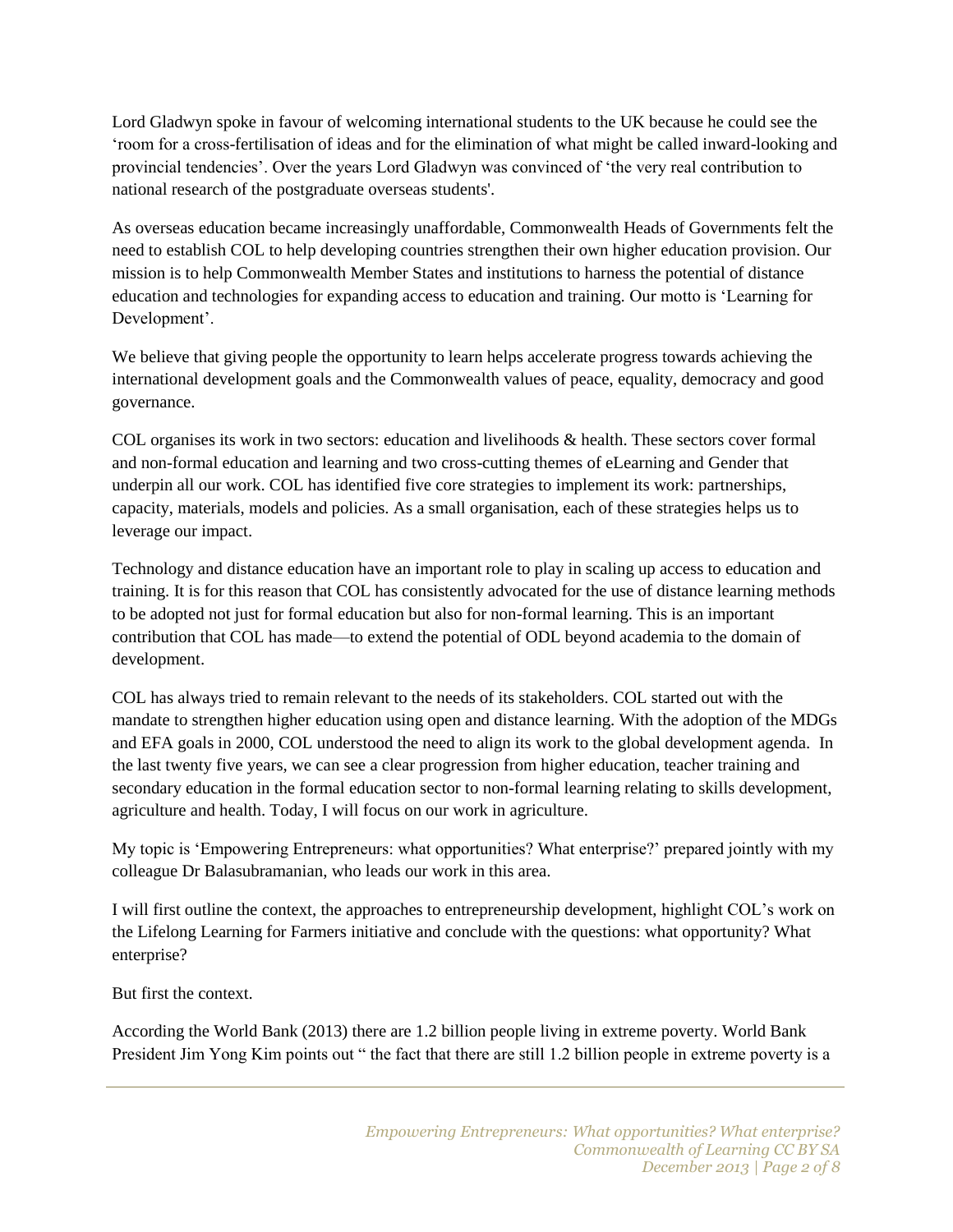stain on our collective conscience……This figure should serve as a rallying cry to the international community to take the fight against poverty to the next level" (World Bank 2013). Therefore providing opportunities through enterprise and innovation have become a pressing need.

One important dimension of poverty is its feminization, which does not merely refer to the income levels, but also indicates social exclusion, limited livelihood opportunities and gender bias. UNDP ( 2013) points out that "six out of ten of the world's poorest people are women who must, as the primary family caretakers and producers of food, shoulder the burden of tilling land, grinding grain, carrying water and cooking….Women comprise more than 50 percent of the world's population but own only 1 percent of the world's wealth".

A farmer is mostly perceived as a male whereas most of the agricultural operations are performed by women. Women have limited access to credit and the market due to the lack of gender responsive policies and processes.

Let us focus then on the empowerment of women entrepreneurs who are at the bottom of the economic pyramid. Empowering this disempowered section of the society will have a major impact in addressing development, as Kofi Annan points out.

Let us look at the existing approaches to entrepreneurship development and examine whether conventional methods will help us reach the women at the bottom of the economic pyramid.

Entrepreneurship is seen as a crucial factor in promoting growth and development. Various theoretical frameworks and models have been recommended throughout the twentieth century. Such frameworks and models emphasize the role of structured human resource development to promote entrepreneurship. Formal educational institutions began courses to produce 'Business Management' graduates. But these training programmes reach the educated and the literate

How do we address the needs of millions of illiterate and semi-literate women throughout the world? Is there a need for a paradigm shift in education, training and human resource development if we are to reach the unreached?

Poverty does not signify the absence of entrepreneurship. In several developing Asian and African countries, the informal sector constitutes more than 40 to 50% of the economy. Large numbers of women in the informal sector are self-employed. Banerjee and Duflo (2007:151) argue that "all over the world, a substantial fraction of the poor act as entrepreneurs…. If you have few skills and little capital, and especially if you are a woman, being an entrepreneur is often easier than finding a job: You buy some fruits and vegetables (or some plastic toys) at the wholesalers and start selling them on the street…' (2006:20).

Thus, entrepreneurship exists among the poor particularly among women. However, it is important to note that this is more for survival rather than for growth or development. The lack of finance, access to markets, skills and knowledge are some of the reasons for the inability of many communities to make a transition from mere survival to growth and development.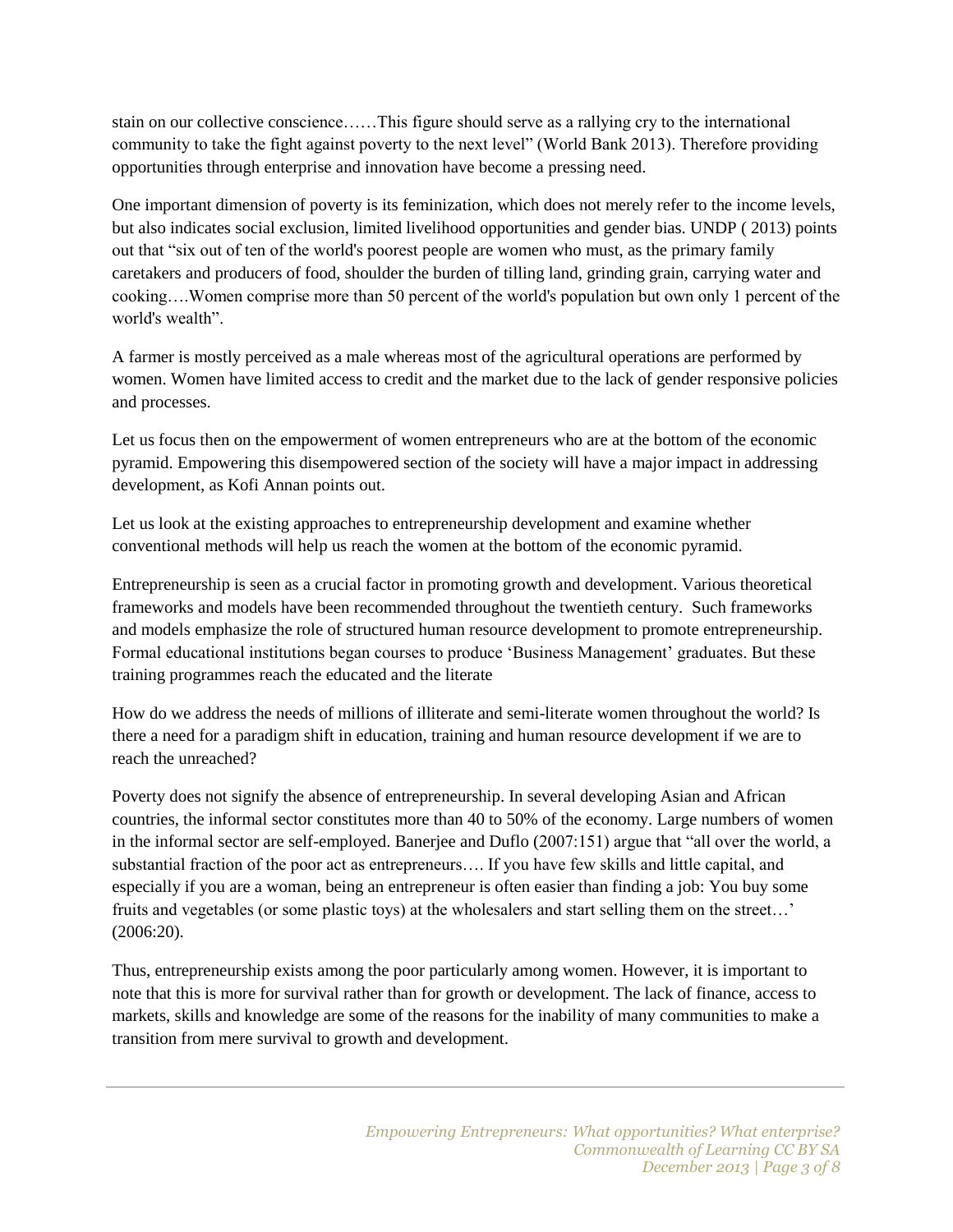Many governments, non-governmental organizations as well as the private sector stress the need to strengthen education and training among the poorer sections of the population through extension systems, training programmes and educational opportunities. Agricultural extension and technical and vocational education are two such institutional approaches for developing entrepreneurship among women. But there are some inherent challenges within such approaches.

Agricultural Extension is an interesting example. The term extension came from the nineteenth century practice of some British universities reaching neighborhood homes for adult education through out-ofcollege lectures. This was designated as university extension and later adopted by the Land-Grant Colleges in the USA to describe the extramural work related to serving the needs of farm families (FAO:1997). Thus extension essentially borrowed a didactic educational framework from the university system. Within this process, following Paulo Freire's analogy, a learner is viewed as an empty account to be filled by the teacher through a jug and mug approach.

In many developing Commonwealth countries, extension activities mostly fall within the public sector. Limited resources and inadequate policies have restricted the public sector investment in extension.

For example, in many countries there is only one agricultural extension worker to serve the needs of anything from 2000 to 20,000 farmers. It is impossible for one extension worker to effectively reach the thousands through a face to face approach.

The conventional human resource development strategies, following the didactic mode of education, approach the learner as an individual rather than focus on the community.

Promoting livelihoods and entrepreneurship for poor communities cannot be approached through the conventional top-down extension and training models. There is a need for alternative approaches. The transformation of information into a change in farmers' behaviours is possible through the horizontal transfer of knowledge. Horizontal transfer of knowledge means that the community involves stakeholders, explores various options, shares the insights, reaches a consensus and applies the ideas to improving livelihoods. Interactive learning is an essential component of this process where the 'trainer' and 'trainee' learn from each other. In such a process, the boundaries between codified formal knowledge and tacit oral knowledge disappear.

The other important factor sidelined in the conventional education and extension system is the concept of social capital. Jones, Smith and Wills (2012) argue that a collective approach can enable women producers to access resources and markets, develop relationships and overcome gender constraints. They quote from a woman involved with a basket weaving group in Kenya

"We can show each other how to weave and how to make different designs of baskets.... When we are together we help the older women [whose eyesight is not good] to identify the colours so that everything is uniform ... If someone makes a mistake, it can be corrected and if new designs are needed we can learn them when we meet" (2012:21).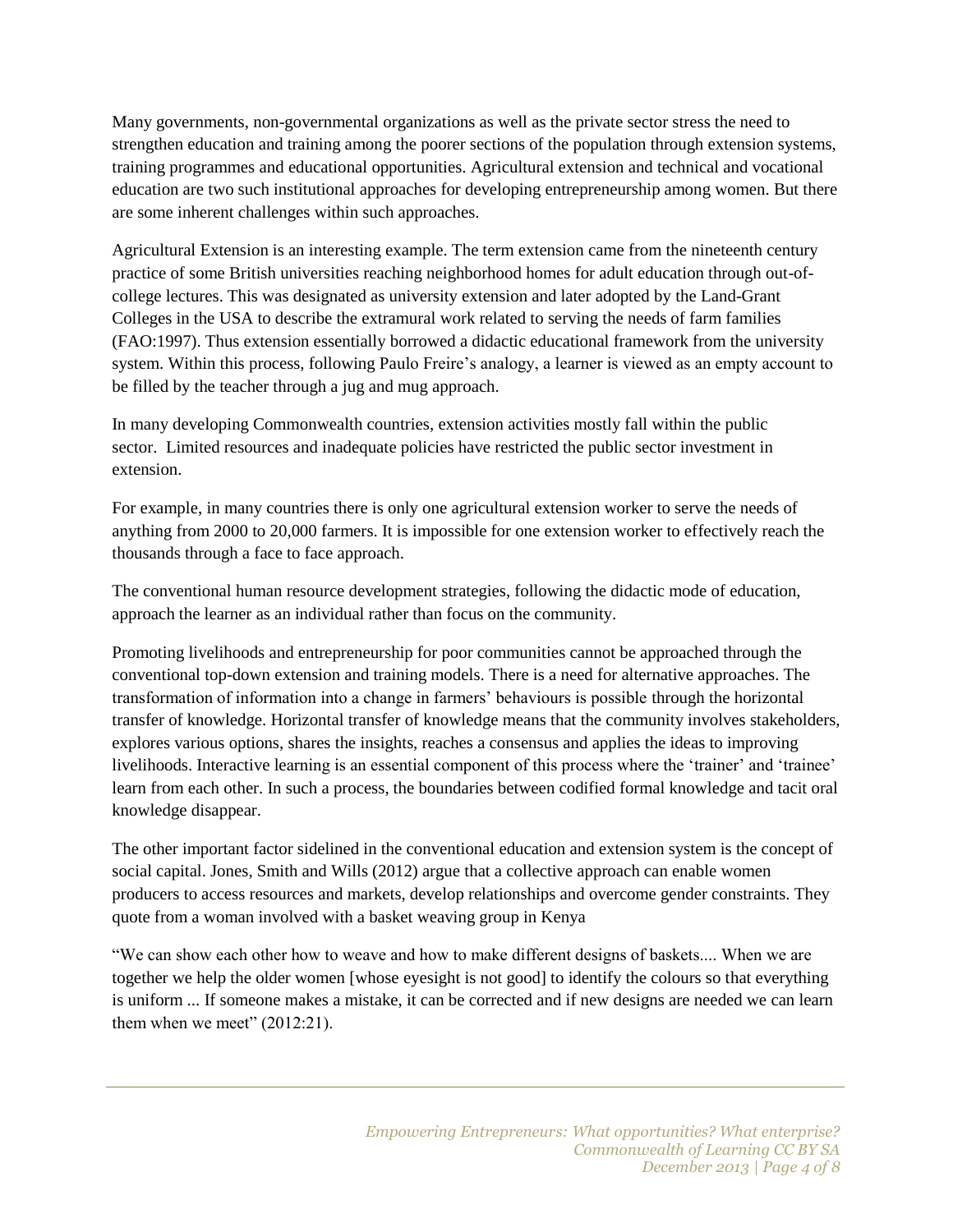In the last four decades, the concept of social capital has acquired considerable importance in development. OECD (2001:41) describes social capital as the 'networks together with shared norms, values and understandings that facilitate cooperation within or among groups'.

A number of studies have linked the role of social capital with economic development. The concept of social learning capital has been derived from social capital. This means that social connections, networks and relationships promote learning and access to knowledge. Falk points out that "learning occurs through interactions between individuals, between individuals and groups and between groups of groups..." (1997:131). Social capital refers to shared norms, values and ideas whereas social learning capital is knowledge sharing and learning within these communities.

There is an increasing recognition among financial institutions in developing countries that social capital and social learning capital can be an effective collateral for loans among the poorer women's groups. Joint liability and peer influence facilitates responsible credit management and entrepreneurial behaviors. Here you see 6000 women assembled in a small town in India negotiating with the representatives of a bank.

The importance of social capital in developing women's enterprise is further demonstrated in Muhammad Azam Roomi's study which covered 1,200 women entrepreneurs in Pakistan. As Aasiya, a woman entrepreneur recounts

'One year before starting my business, I started going to women entrepreneurs' networks… and consciously meeting other women in business. …I got my first investor, first supplier of raw material and first customer through my contacts I made during that year. The process has not stopped, even in the fifth year of my business.' (Aasiya, entrepreneur, Karachi)

We believe that these alternative approaches that target the community, build on social capital and promote the horizontal transfer of knowledge using various technologies can empower entrepreneurs. COL offers a new approach called Lifelong Learning for Farmers, or L3F.

COL mobilises the farmers, builds their capacity using distance learning and available technologies such as mobile phones and links them to banks. Through this they develop sustainable enterprises, and ensure food and livelihoods security.

COL catalyses the links between civil society, academic institutions and micro-finance institutions to develop multi-media based learning. Such a linkage in which every agricultural borrower is a learner has led to vibrant entrepreneurial behaviours among the poorer and marginalised communities.

The L3F approach is based on the following premises:

- Capacity Building to empower a community to manage its knowledge.
- Capacity Building takes place in the context of already established social capital such as cooperatives, Self-help Groups, associations etc. Social capital is a precondition for lifelong learning.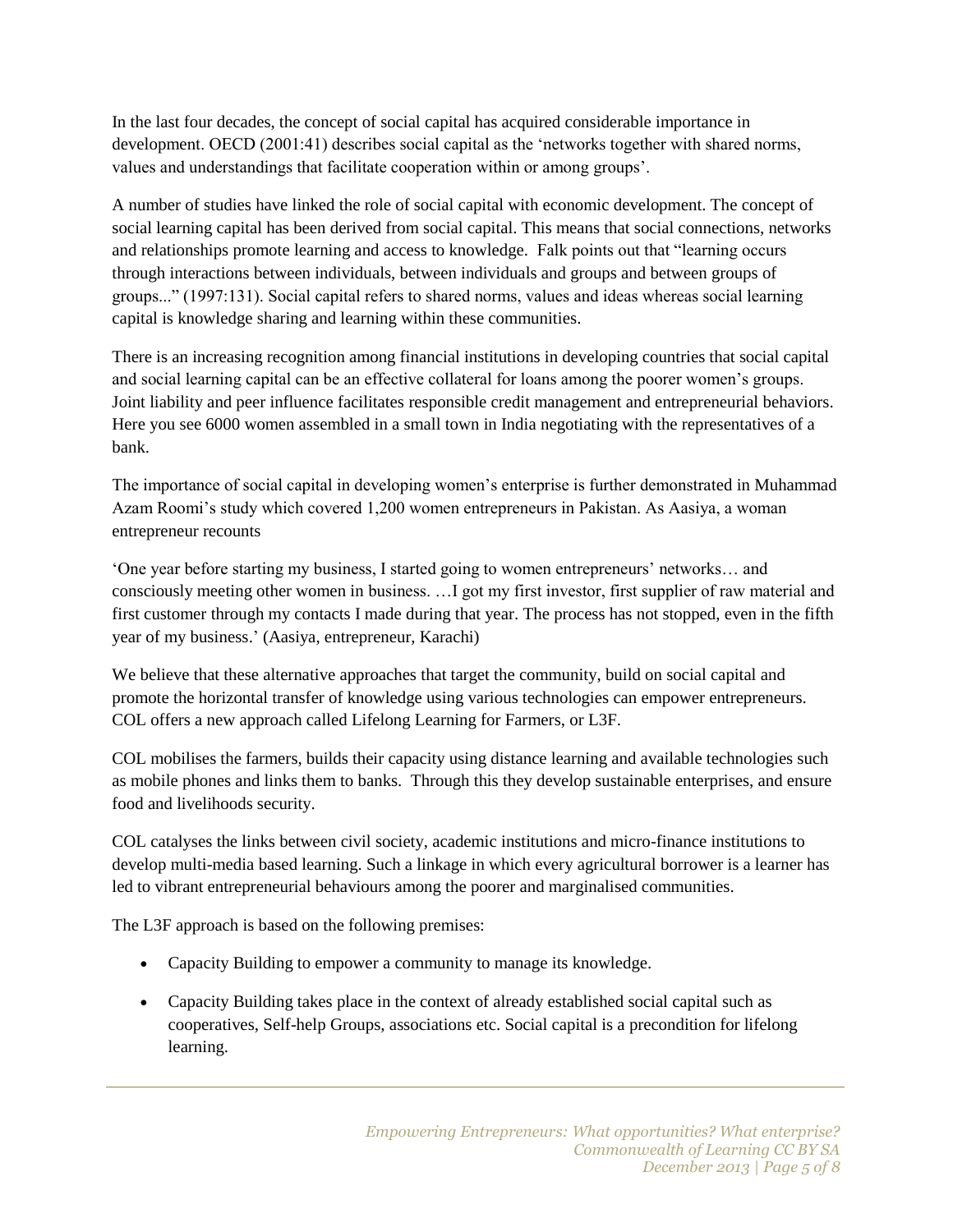• The community is not a mere consumer of information but a partner in knowledge management and dissemination.

Empowerment and entrepreneurship are closely interlinked. Empowerment expands the assets and capabilities of poor people to participate in, negotiate with, influence, control, and hold accountable institutions that affect their lives (Narayan, 2005:5). According to Kabeer (1999), empowerment should reflect a process of change from a position of disempowerment to an ability to make choices.

More than 70,000 participants mostly women are involved in L3F in countries like Kenya, Uganda, India, Sri Lanka, Mauritius and Seychelles and we have recently started initiatives in Ghana and Tanzania. The horizontal learning (between the members of women's groups) and the vertical learning ( between women members and research, extension and the market system) have helped to strengthen their skills and knowledge. The banks have found that the repayment rate among the L3F participants is very high. Open and Distance Learning has played an important role in providing flexible learning opportunities so that women can learn using their mobile phones even as they herd goats or work in the fields. Women in conventional training could lose wages on the days of training.

The World Bank, in its ICT for Agriculture Sourcebook, points out that 'ICTs and virtual interactions are not sufficient to form cohesive learning communities. Peer-to-peer contact significantly improves learning, and mobile phones can provide useful support. …The use of ICTs for learning influenced development outcomes because the learning experience was tailored to women's cognitive social capital and reinforced by links with commercial banks".

Let me give you examples of two L3F participants. Anita Kumbhar comes from a severely drought prone area of Western India, Mhaswad. For the last 15 years her family has struggled with barren land and inadequate rain. Their survival often depended on the small pottery unit her husband ran. Anita wasn't keen to join their traditional occupation as she knew this would limit the scope for additional income.

She came across the community radio learning programme (CRLP) of an NGO, Mann Deshi Foundation, a partner in the L3F programme. She became a regular listener and enrolled for a goat rearing and financial literacy programme. This helped her double her savings from INR 20 to INR 50 a day. She took a loan to buy two goats. Apart from selling the milk, Anita now breeds goats and earns INR 40,000 (\$ 750) annually.

This success encouraged her to contact Mann Deshi for help with agriculture. Mann Deshi's L3F team visited her and asked her to seek help through the community radio on how to use her degraded land. The agriculture experts from Mhaswad, came forward and suggested that Anita grow white millet. After many years she started cultivating the fallow land, harvested 2 tons of crops and earned a net profit INR 20,000 (\$300).

Anita completed Enterprise Management through the Community Radio Learning Programme and was able to help her husband to manage and grow his business. Their annual income doubled. Her neigbours joined the L3F programme and today she inspires many women from her community and helps form learner groups. Anita's biggest satisfaction is that her children are in college and she says, "We don't need more, as long as my sons and daughter can get a good education".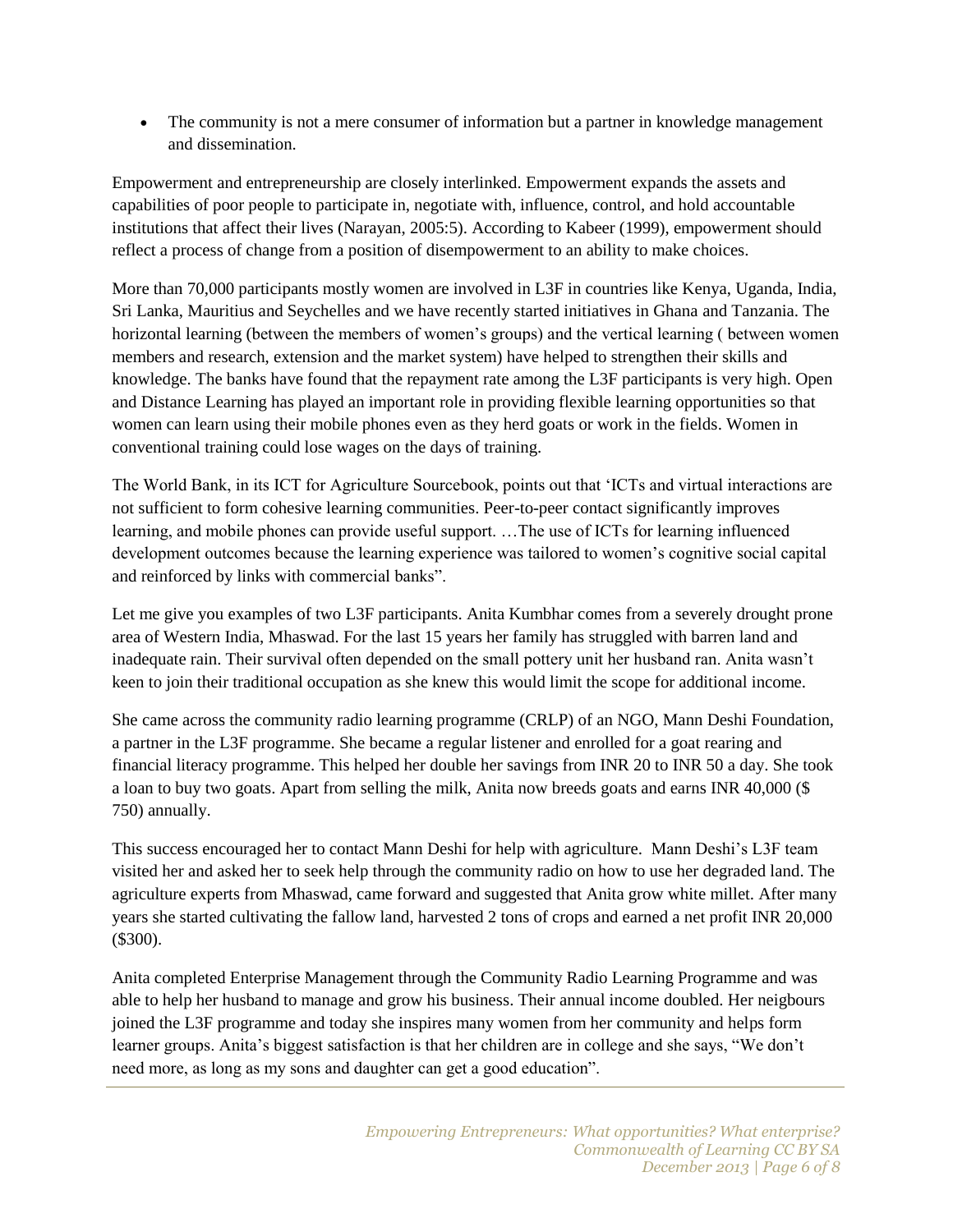Immaculate Awino Ouma was displaced by civil unrest in Kenya. She decided to join the Juakaii Women's Group (JWG), a self-help farming organization under the L3F programme. She learnt about savings and loans, poultry keeping and management through distance learning. Within two months, Ouma applied for a business start-up loan. She used the loan to start a business with 200 birds

"I'm very grateful to L3F," she said. "Now, I'm able to sustain myself economically by selling my birds to the nearby market." Asked about her level of education, she said, "I have never been to a classroom; but I'm glad to have had L3F training."

Broiler birds mature in eight to ten weeks. Ouma sold 180 of her first stock — 20 of them were lost to disease and other problems. After buying the birds for 100 Kenyan shillings and selling them for 350 Kenyan shillings each, Ouma declares, "I'm a happy woman now."

The poultry market is growing, and Ouma has been encouraging other women farmers to take advantage of the booming business. As for Ouma, she is preparing to double her next poultry purchase to 400 birds. Thanks to L3F, she has quickly made the transition from a displaced person to an entrepreneur.

In conclusion, let us ask: What opportunities? What enterprise?

COL' experience shows that enterprise development among the marginalized women in developing countries is a facilitation process and not a simple teaching process. A conventional classroom approach with a student-teacher framework presents challenges in terms of infrastructure, opportunity costs as well as in terms of attitudes and perceptions.

As we pointed earlier, entrepreneurial activities as well as self-directed learning are taking place at the bottom of the pyramid. Studies show that 80% of adult learning is self-directed. Community knowledge emerges from this process. The paradigm shift that we recommend involves promoting self-directed learning and scaling it up using technologies.

In general, human resource development takes a sectoral approach in building human capital. However, the bottom of the pyramid survives through a holistic approach. Human capital development can be meaningful only when it is linked to social capital and financial capital.

What has been the impact of this paradigm shift on the L3F participants? In India, nearly 10,000 women obtained bank credit of approximately \$ 4 million and started collective enterprises such as dairy, horticulture and poultry. A study by the National Institute of Bank Management shows that for every INR 1 invested in facilitation resulted in the flow of INR14.25 to the community. The banks found that such learning in the context of financial capital and social capital ensured high repayment rates and the banks earned 8 times more income from L3F borrowers of livestock compared to the non-L3F borrowers in the same region. On the other hand the cost of facilitating capacity building per person in L3F was six times less than the cost of training a farmer by a bank. This will encourage other financial institutions to invest in L3F.

The Institute of Development Studies of the University of Nairobi found that the L3F has enhanced food security among the participants through entrepreneurship compared to non-L3F participants. The study